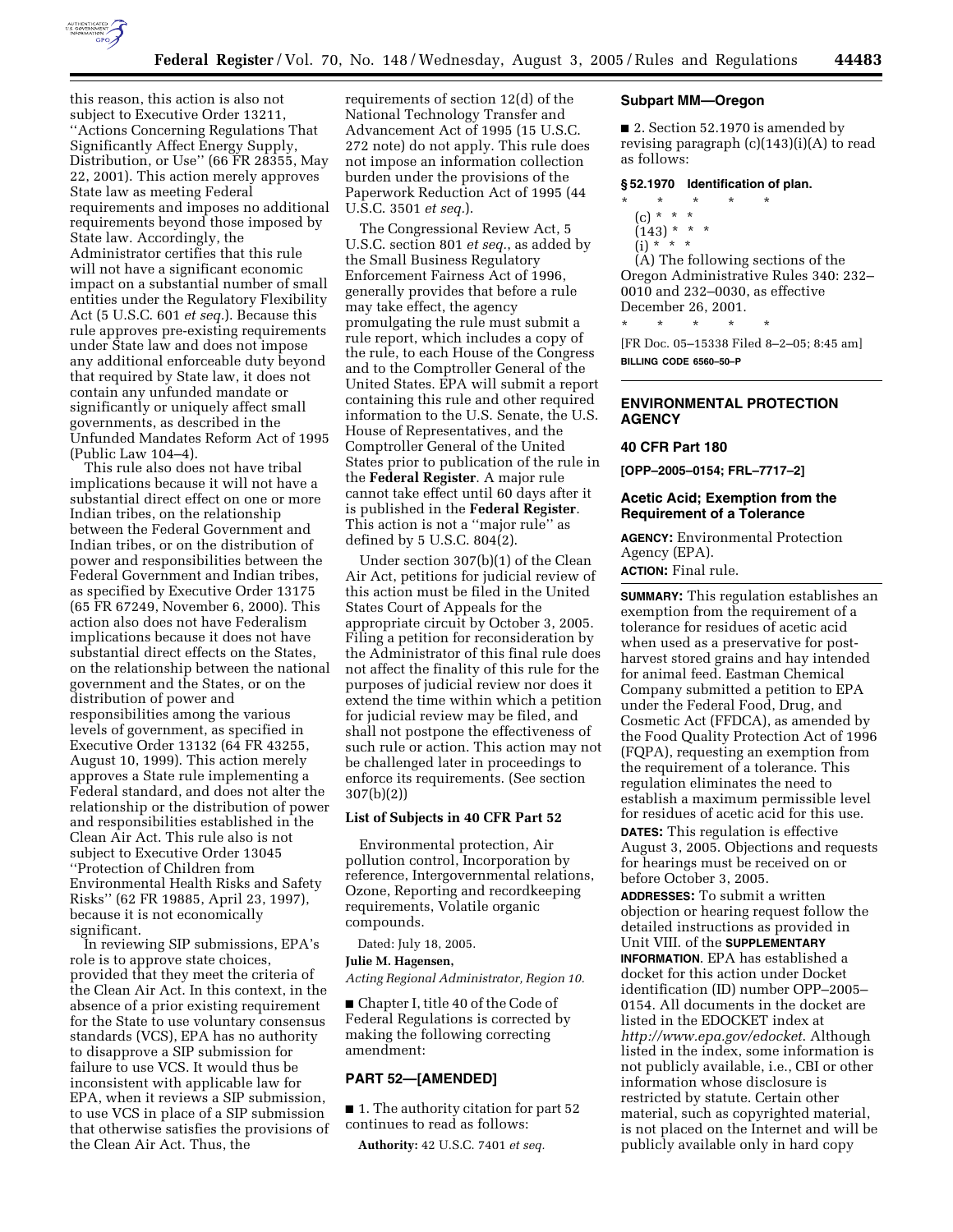form. Publicly available docket materials are available either electronically in EDOCKET or in hard copy at the Public Information and Records Integrity Branch (PIRIB), Rm. 119, Crystal Mall #2, 1801 S. Bell St., Arlington, VA. This docket facility is open from 8:30 a.m. to 4 p.m., Monday through Friday, excluding legal holidays. The docket telephone number is (703) 305–5805.

## **FOR FURTHER INFORMATION CONTACT:**

Driss Benmhend, Biopesticides and Pollution Prevention Division (7511C), Environmental Protection Agency, 1200 Pennsylvania Ave., NW., Washington, DC 20460–0001; telephone number: (703) 308–9525; e-mail address: *Benmhend.driss@epa.gov*.

## **SUPPLEMENTARY INFORMATION:**

#### **I. General Information**

### *A. Does this Action Apply to Me?*

You may be potentially affected by this action if you are an agricultural producer, food manufacturer, or pesticide manufacturer. Potentially affected entities may include, but are not limited to:

- Crop production (NAICS 111)
- Animal production (NAICS 112)
- Food manufacturing (NAICS 311)
- Pesticide manufacturing (NAICS 32532)

This listing is not intended to be exhaustive, but rather provides a guide for readers regarding entities likely to be affected by this action. Other types of entities not listed in this unit could also be affected. The North American Industrial Classification System (NAICS) codes have been provided to assist you and others in determining whether this action might apply to certain entities. If you have any questions regarding the applicability of this action to a particular entity, consult the person listed under **FOR FURTHER INFORMATION CONTACT**.

# *B. How Can I Access Electronic Copies of this Document and Other Related Information?*

In addition to using EDOCKET *(http://www.epa.gov/edocket/)*, you may access this **Federal Register** document electronically through the EPA Internet under the ''**Federal Register**'' listings at *http://www.epa.gov/fedrgstr/*. A frequently updated electronic version of 40 CFR part 180 is available at E-CFR Beta Site Two at *http:// www.gpoaccess.gov/ecfr/*. To access the OPPTS Harmonized Guidelines referenced in this document, go directly to the guidelines at *http://www.epa.gpo/ opptsfrs/home/guidelin.htm/.*

## **II. Background and Statutory Findings**

In the **Federal Register** of June 11, 2003 (68 FR 34955) (FRL–7308–7), EPA issued a notice pursuant to section 408(d)(3) of the FFDCA, 21 U.S.C. 346a(d)(3), announcing the filing of a pesticide tolerance petition (PP 3F6516) by Eastman Chemical Company, P.O. Box 511, Kingsport, TN 37662. The petition requested that 40 CFR part 180 be amended by establishing an exemption from the requirement of a tolerance for residues of acetic acid. This notice included a summary of the petition prepared by the petitioner, Eastman Chemical Company. There were no comments received in response to the notice of filing.

Acetic acid was previously registered by EPA and was exempt from the requirement of a tolerance when used as a hay and grain preservative under 40 CFR 180.1029. However, the registration was canceled and the tolerance was revoked due to failure by the registrant to respond to a January 1987 generic Data Call-In, and also for failure to submit the required annual pesticide registration maintenance fees (58 FR 47214, September 8, 1993).

The petition requested that 40 CFR part 180 be amended by establishing an exemption from the requirement of a tolerance for residues of acetic acid when used as a preservative for postharvest stored grains and hay intended for animal feed.

Section 408(c)(2)(A)(i) of the FFDCA allows EPA to establish an exemption from the requirement for a tolerance (the legal limit for a pesticide chemical residue in or on a food) only if EPA determines that the exemption is ''safe.'' Section 408(c)(2)(A)(ii) of the FFDCA defines ''safe'' to mean that ''there is a reasonable certainty that no harm will result from aggregate exposure to the pesticide chemical residue, including all anticipated dietary exposures and all other exposures for which there is reliable information.'' This includes exposure through drinking water and in residential settings, but does not include occupational exposure. Pursuant to section 408(c)(2)(B), in establishing or maintaining in effect an exemption from the requirement of a tolerance, EPA must take into account the factors set forth in section  $408(b)(2)(C)$ , which require EPA to give special consideration to exposure of infants and children to the pesticide chemical residue in establishing a tolerance and to ''ensure that there is a reasonable certainty that no harm will result to infants and children from aggregate exposure to the pesticide chemical residue. . . .'' Additionally, section

408(b)(2)(D) of the FFDCA requires that the Agency consider ''available information concerning the cumulative effects of a particular pesticide's residues'' and ''other substances that have a common mechanism of toxicity.''

EPA performs a number of analyses to determine risks from aggregate exposure to pesticide residues. First, EPA determines the toxicity of pesticides. Second, EPA examines exposure to the pesticide through food, drinking water, and through other exposures that occur as a result of pesticide use in residential settings.

### **III. Toxicological Profile**

Consistent with section 408(b)(2)(D) of the FFDCA, EPA has reviewed the available scientific data and other relevant information in support of this action, and considered its validity, completeness, and reliability and the relationship of this information to human risk. EPA has also considered available information concerning the variability of the sensitivities of major identifiable subgroups of consumers, including infants and children.

Acetic acid is a naturally occurring substance found in all plants, animals, and humans. An intermediate produced in aerobic metabolism of foods during digestion (FDA, 1977), acetic acid has a long history of safe use as a food additive, and when diluted, is most commonly used and referred to as vinegar. It is a natural component of apple cider vinegar and other fruit and distilled vinegars, at a concentration ranging from 4-8%. This rule supports the use of acetic acid as the active ingredient in pesticide products that will be used as a preservative for postharvest stored grains and hay intended for animal feed. The application rate will be based on the moisture content of the commodity, but concentrations of acetic acid as applied will be between 1% on hay and about 1.5% on grain. Any resulting residues of acetic acid will be less than those that result from the use of vinegar in or on foods.

In support of this tolerance exemption, data waivers were requested for the required mammalian toxicity studies, including acute toxicity and other toxicological studies used to determine risk to human health, based on the lack of toxicity associated with acetic acid in commonly consumed food and information available from the public literature. Additionally, acetic acid is considered GRAS (Generally Recognized As Safe) by the Food and Drug Administration when applied directly to foods (21 CFR 184.1005).

Data waivers were sought and granted for the following toxicity studies based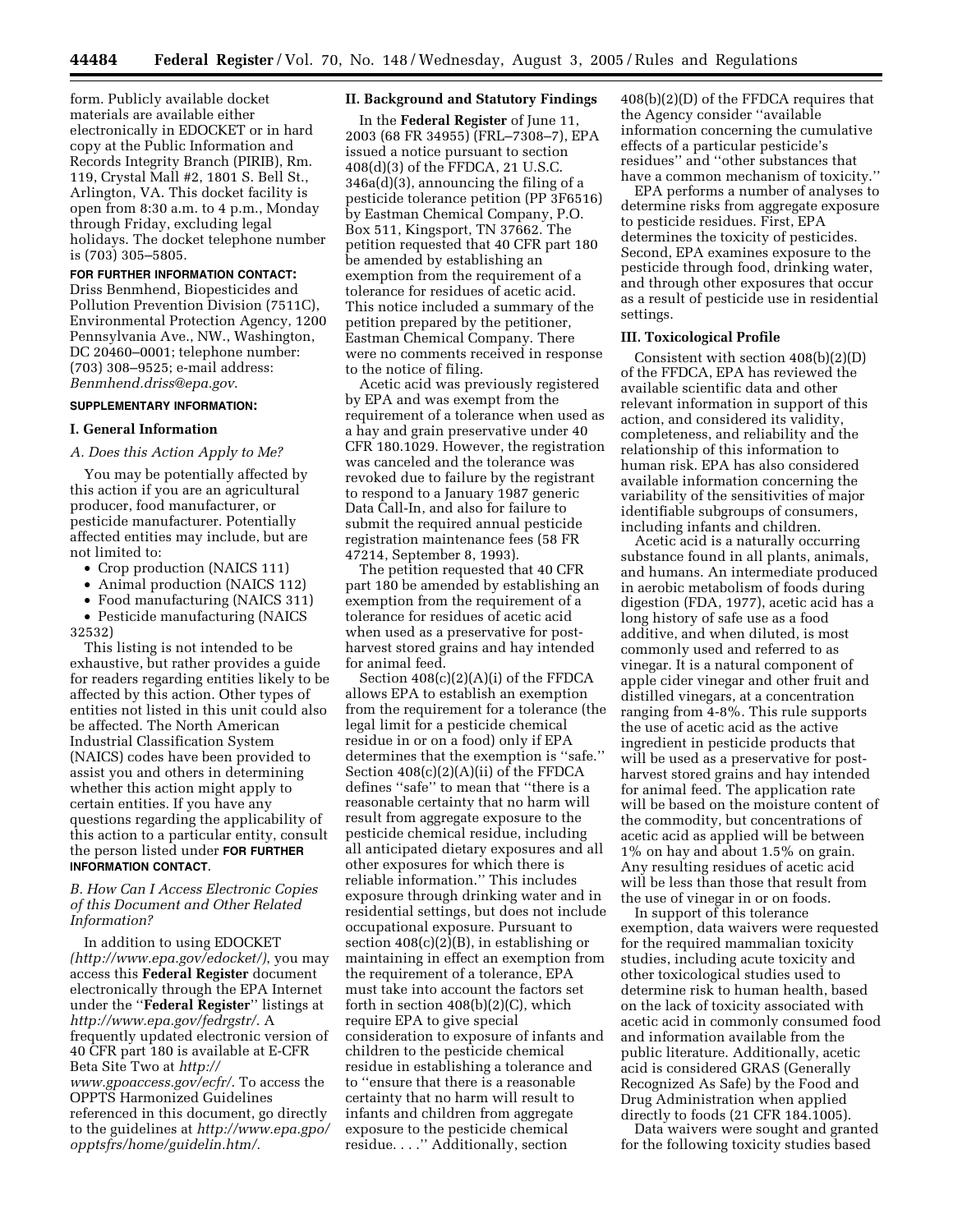on information from the open scientific literature:

• Acute Oral Toxicity (OPPTS 870.1100)

• Acute Dermal Toxicity (OPPTS 870.1200)

• Acute Inhalation Toxicity (OPPTS 870.1300)

• Primary Eye Irritation (OPPTS 870.2400)

• Primary Dermal Irritation (OPPTS 870.2500)

Acetic acid is a commonly known food material that has been tested and written about for years. As a result, a lot of toxicity studies about aa are found in the public literature. As demonstrated in the public literature supplied by the applicant, acetic acid has a low pH (pH 2.4) and low corrosivity. Indeed, the effects on targeted microbial pest species are due to the low pH. Similarly, primary eye irritation and primary dermal irritation testing was not deemed necessary due to the low pH and low corrosivity of the active ingredient. As a result, the Agency concluded that additional acute oral, acute dermal, and acute inhalation toxicity testings are not necessary.

1. *Hypersensitivity* (OPPTS 870.2600). The potential for repeated contact of the product with human skin is a concern only to applicators of the end-use products. However, the risk to applicators from exposure is mitigated as they are required to wear protective chemical-resistant gloves, aprons, and footwear. There are no reports of dermal sensitization to low concentrations of acetic acid at concentrations such as those found in vinegars. Accordingly, a hypersensitivity study is not required for registration of this product (per 40 CFR 158.690(c)(2)(iii)).

The registrant has reported no hypersensitivity incidents to date (OPPTS Guideline 885.3400). Nonetheless, pursuant to FIFRA section 6(a)(2), the registrant is required to report to the Agency any future incidents of hypersensitivity associated with acetic acid.

2. *Genotoxicity* (OPPTS 870.5100 and 870.5375). In lieu of guideline studies, the registrant submitted a waiver request with supporting studies/data/ information from the open technical literature (Master Record Identification Number (MRID) 457691–06)). Two nonguideline gene mutation studies in bacteria (Ames test) were conducted as part of a larger screening study of large numbers of chemicals. Reviews of these studies showed that this compound is not anticipated to induce mutagenic responses. Moreover, acetic acid is not structurally related to any known mutagens. As a result, the agency

approved the waiver request for genotoxicity studies.

3. *Immune response* (OPPTS 870.7800). The registrant requested a waiver for this study, and submitted supporting studies/data/information from the open technical literature. EPA's review concluded that acetic acid is a common component of the diet in humans and is a naturally-occurring metabolite found in all plants and animals (including humans). Acetic acid is non-toxic at levels (4%-8%) consumed by humans in or on foods. With no known incidences of allergic responses to acetic acid, there is reasonable evidence that acetic acid would not induce adverse immune responses in humans, particularly at the very low levels anticipated from the proposed pesticidal uses. As a result, the agency approved the waiver request for the Immune Response study.

4. *90–Day feeding* (OPPTS 870.3100). Data waivers were sought and granted for this study. The conditions of potential exposure requiring this study are not triggered. Acetic acid is a food acid and is naturally occurring. Acetic acid is absorbed from the gastrointestinal tract and through the lungs and is readily, although not completely, oxidized in the organism. Acetic acid is proposed to be used as a hay and grain preservative at low concentrations and for animal food only. When the product is applied according to label directions, the treated hay and grains will contain less than 2% of acetic acid. After consumption by the animal, AA will then be rapidly metabolized. Moreover, acetic acid is consumed (by humans) at higher concentrations found in commercially available vinegar (4%-8%), without any reported negative effects. Therefore, there would be no expected subchronic effects from the use of acetic acid in products intended for hay and grain treatment.

5. *90–Day dermal* (OPPTS 870.3250). A data waiver was sought and granted for this study. The active ingredient acetic acid is intended for use as a preservative on stored grain and hay used as animal feed. There will be no intentional application to human skin and there will be no prolonged human dermal exposure. Acetic acid is not expected to be metabolized differently by the dermal route of exposure.

6. *90–Day inhalation* (OPPTS 870.3465). A data waiver was sought and granted for this study. Repeated inhalation exposure to acetic acid is not expected because application will occur seasonally and the product is rapidly diluted in the air. Furthermore, the applicator/operator is separated from

the point of application by 15-20 feet and is typically, but not always, within an enclosed tractor cab.

7. *Developmental toxicity* (OPPTS 870.3550). In three developmental toxicity studies (MRID 457691–07), acetic acid was administered to presumed pregnant rats, mice, and rabbits by gavage at 0, 16, 74.3, 345, or 1,600 milligrams/kilograms/day (mg/kg/ day). Rats, mice, and rabbits were sacrificed for examination on days 17, 20, and 29, respectively. No treatmentrelated maternal deaths occurred in any species. Maternal body weights for rats and rabbits were not affected by treatment. For high-dose mice, body weights were 90% of the control level on day 11 and 88% of the controls on days 15 and 17. Therefore, the maternal toxicity lowest observed adverse effect level (LOAEL) for acetic acid is 1,600 mg/kg/day for mice based on reduced body weight; the LOAEL was not identified for rats and rabbits. The maternal toxicity no observed adverse effect level (NOAEL) was 345 mg/kg/day for mice and was  $\geq 1,600$  mg/kg/day for rats and rabbits. For all three species, the numbers of implantations, resorptions, and live fetuses per litter were similar between the treated and control groups. No effects on numbers of dead fetuses or fetal body weights were observed in rats or rabbits. In mice, a greater number of litters in the highdose group contained dead fetuses compared with the controls (7/21 vs. 2/ 22 respectively). Mean fetal body weight from high-dose mice was 0.84 gram (g) compared with 0.92 g for the controls. No treatment-related external, visceral, or skeletal malformations or variations were observed in fetuses from rats, mice, or rabbits. Therefore, the developmental toxicity LOAEL for acetic acid is 1,600 mg/kg/day for mice based on an increased number of dead fetuses/litter and decreased fetal body weight; the LOAEL for rats and rabbits was not identified. The developmental toxicity NOAEL for acetic acid is 345 mg/kg/day for mice and ≥1,600 mg/kg/ day for rats and rabbits. It should be noted that the highest dose tested in all three species, 1,600 mg/kg/day, is greater than the limit dose of 1,000 mg/ kg/day. As a result, developmental toxicity is not expected from the use sought for acetic acid as a post-harvest grain and hay preservative.

Based on the data or data waivers submitted in accordance with the Tier I toxicology data requirements set forth in 40 CFR 158.690(c), the Tier II and Tier III toxicology data requirements also set forth therein were not triggered and, therefore, not required in connection with this action.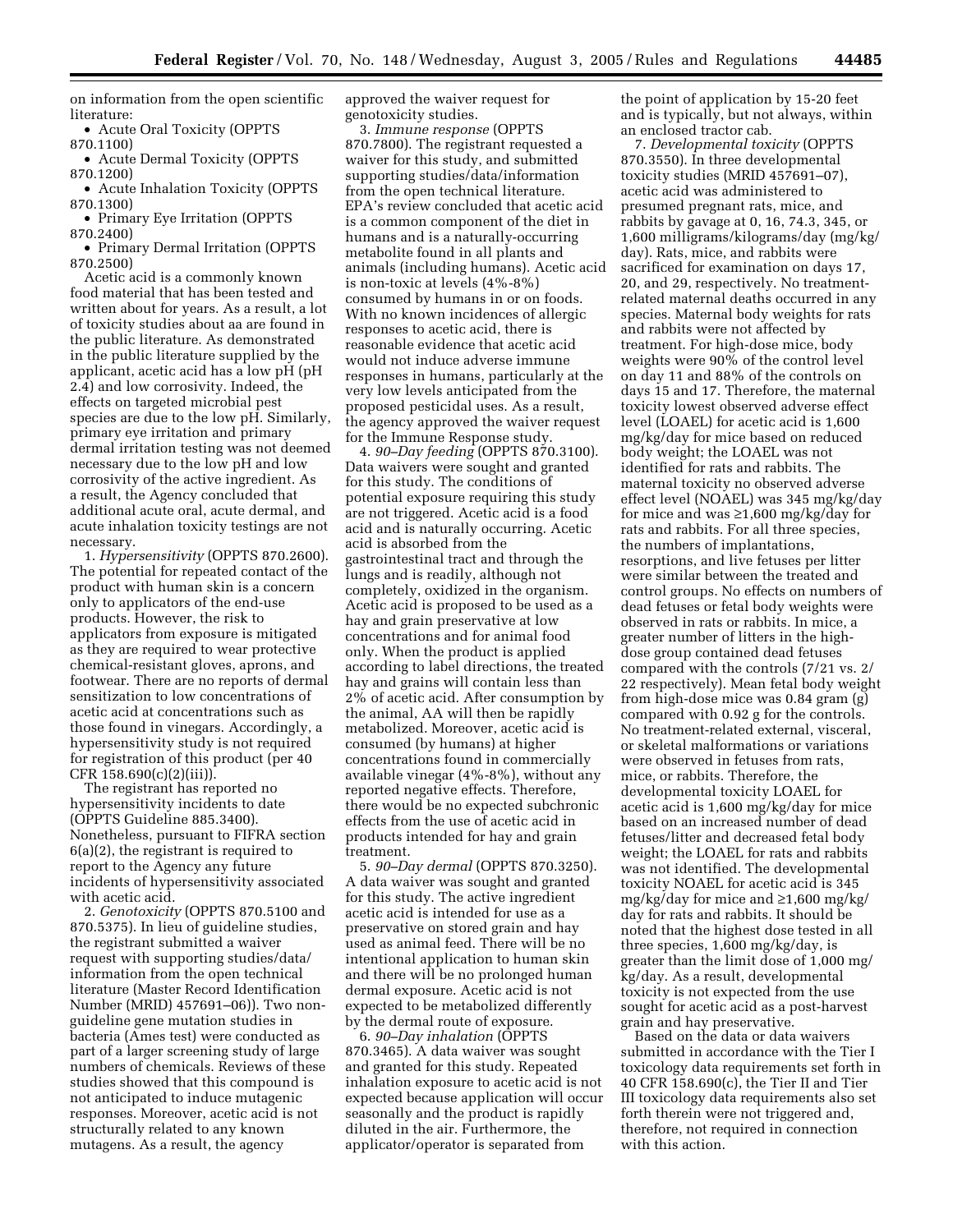## **IV. Aggregate Exposures**

In examining aggregate exposure, section 408 of the FFDCA directs EPA to consider available information concerning exposures from the pesticide residue in food and all other nonoccupational exposures, including drinking water from ground water or surface water and exposure through pesticide use in gardens, lawns, or buildings (residential and other indoor uses).

Acetic acid is a common metabolite in plants and animals. It is normally produced in relatively large amounts during the digestion and metabolism of foods (FDA, 1977). It is not a known mutagen, teratogen, nor oncogen; neither is it chemically related to any known class of mutagens, teratogens, or oncogens. Moreover, the acetic acid contained in this product is intended solely for use as a post-harvest preservative on hay and grain. After the treated feed is ingested by animals, acetic acid is readily metabolized into a source of energy for the animal. As a result, the possibility of human exposure through consumption of meat or milk from these animals, is not expected.

#### *A. Dietary Exposure*

1. *Food*. When end-use products containing the active ingredient acetic acid are used in the manner intended for stored hay and grains, residues of acetic acid will not be present on the feed commodities at levels greater than 2%. While human dietary exposure from the use of this product is not expected in connection with the proposed uses, even if humans were to consume acetic acid at these levels, the dietary intake would be 2 to 3 times less than when consuming vinegar in vegetable salads and other commonly consumed foods. Moreover, human dietary exposure is also not anticipated from the consumption of meat and milk of animals that were fed treated grains and hay (see Unit IV. above).

2. *Drinking water exposure*. When used according to label directions, no dietary exposure through drinking water is expected from the use of acetic acid to treat stored hay and grains. The product is not intended for use in drinking water, nor are the approved uses likely to result in acetic acid reaching surface or ground water that might be used as drinking water. Furthermore, in the unlikely event that the use of acetic acid to treat stored hay and grains does result in acetic acid reaching water that ultimately is consumed, it would not pose any health risk due to its inherent low toxicity and

ability to be metabolized just like vinegar.

# *B. Other Non-Occupational Exposure*

Based on the proposed post-harvest use on stored hay and grains that will be used as feed only, the potential for non-occupational, non-dietary exposures to acetic acid residues by the general population, including infants and children, is unlikely. Moreover, in the unlikely event of non-occupational, non-dietary exposures to acetic acid residues as a result of the proposed post-harvest uses, no harm is expected because of acetic acid's low toxicity. Based on available data, therefore, it is highly unlikely that any adverse effects will occur to humans via use of acetic acid as a post-harvest preservative for stored hay and grains.

# **V. Cumulative Effects**

Section 408(b)(2)(D)(v) of the FFDCA requires that, when considering whether to establish, modify, or revoke a tolerance, the Agency consider ''available information'' concerning the cumulative effects of a particular pesticide's residues and ''other substances that have a common mechanism of toxicity.'' These considerations include the possible cumulative effects of such residues on infants and children. Acetic acid is used in a manner similar to propionic acid as a preservative of post-harvest hay and grain. Under aerobic conditions, propionic acid acts as a carbon source for various microbes and is metabolized to acetic acid. Propionic acid is also used on other food commodities. Certain uses of propionic acid are exempt from the requirement of a tolerance under 40 CFR 180.1023. Since there will be no dietary or non-dietary, non-occupational exposure to acetic acid when the end-use product is used according to label directions, no cumulative or incremental effects to humans are anticipated.

## **VI. Determination of Safety for U.S. Population, Infants and Children**

1. *U.S. population*. There is reasonable certainty that no harm will result to the U.S. population, including infants and children, from aggregate exposure to residues of acetic acid due to its use as a preservative for postharvest stored grains and hay intended for animal feed. This includes all anticipated dietary exposures and all other exposures for which there is reliable information. The agency has arrived at this conclusion based on the function of acetic acid as a natural component of metabolism in the human body, the anticipated low acute

exposure estimates from its pesticidal use, the common use of acetic acid in the human diet and its classification by the FDA as GRAS as a direct food additive.

2. *Infants and children*. FFDCA section 408(b)(2)(C) provides that EPA shall apply an additional tenfold margin of exposure (MOE) for infants and children in the case of threshold effects to account for prenatal and postnatal toxicity and the completeness of the data base on toxicity and exposure, unless EPA determines that a different MOE will be safe for infants and children. Margins of exposure, which are often referred to as uncertainty (safety) factors, are incorporated into EPA risk assessments either directly, or through the use of a MOE analysis or by using uncertainty factors in calculating a dose level that poses no appreciable risk. In this instance, based on all available information, the Agency concludes that acetic acid is non-toxic to mammals, including infants and children. Because there are no threshold effects of concern to infants, children and adults when acetic acid is used as labeled, the Agency concludes that the additional MOE is not necessary to protect infants and children and that not adding any additional MOE will be safe for infants and children.

#### **VII. Other Considerations**

### *A. Endocrine Disruptors*

EPA is required under section 408(p) of the FFDCA, as amended by FQPA, to develop a screening program to determine whether certain substances (including all pesticide active and other ingredients) ''may have an effect in humans that is similar to an effect produced by a naturally-occurring estrogen, or other such endocrine effects as the Administrator may designate.'' Acetic acid is not a known endocrine disruptor nor is it related to any class of known endocrine disruptors. Thus, there is no impact via endocrine-related effects on this Agency's safety finding set forth in this final rule for acetic acid.

#### *B. Analytical Method*

Through this action, the Agency proposes to establish an exemption from the requirement of a tolerance for acetic acid when used as a preservative on post-harvest hay and grain intended for use as animal feed. For the very same reasons that support the granting of this tolerance exemption, the Agency has concluded that an analytical method is not required for enforcement purposes for these proposed uses of acetic acid.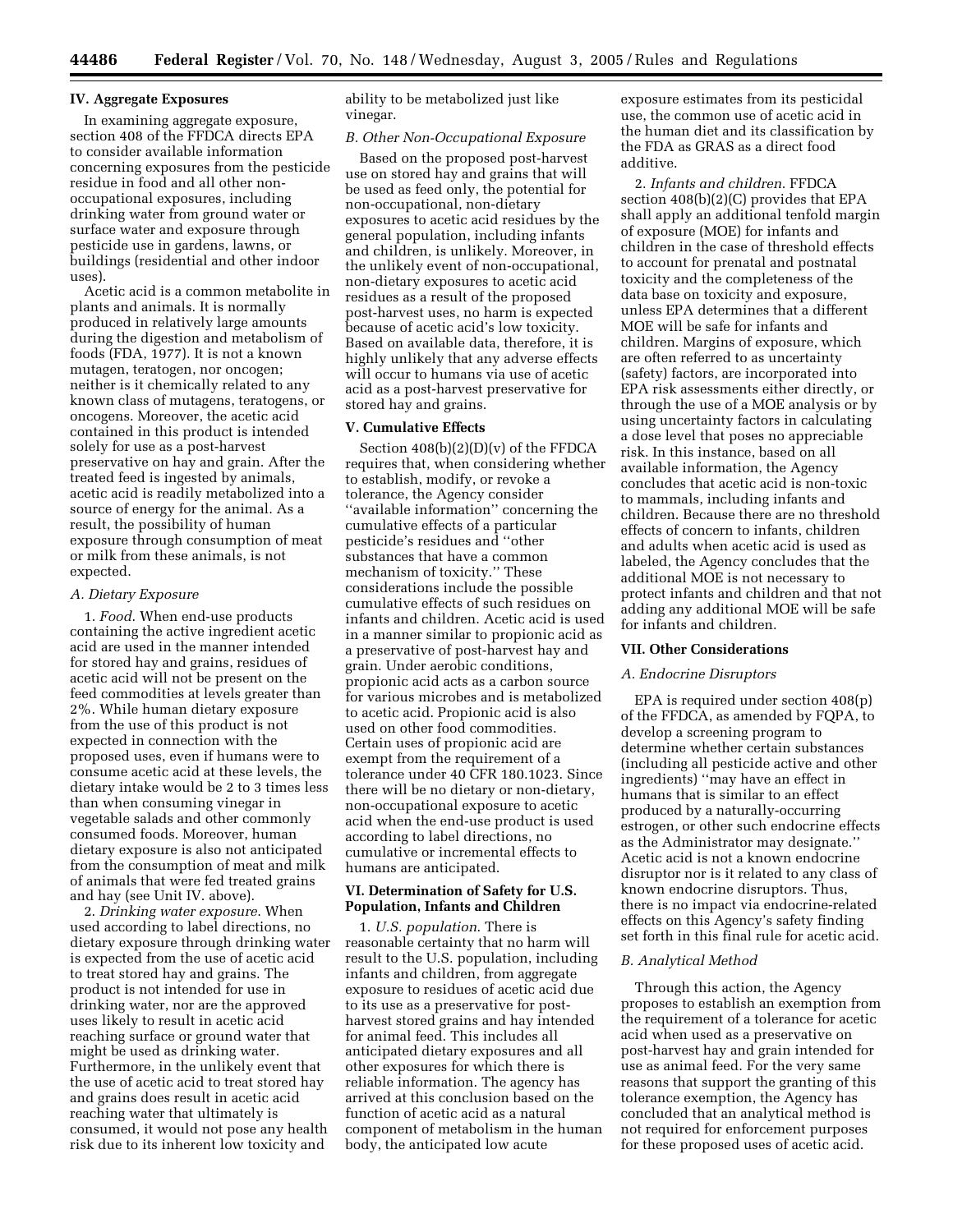### *C. Codex Maximum Residue Level*

There are no codex maximum residue levels established for acetic acid.

# **VIII. Objections and Hearing Requests**

Under section 408(g) of the FFDCA, as amended by the FQPA, any person may file an objection to any aspect of this regulation and may also request a hearing on those objections. The EPA procedural regulations which govern the submission of objections and requests for hearings appear in 40 CFR part 178. Although the procedures in those regulations require some modification to reflect the amendments made to the FFDCA by the FQPA, EPA will continue to use those procedures, with appropriate adjustments, until the necessary modifications can be made. The new section 408(g) of the FFDCA provides essentially the same process for persons to ''object'' to a regulation for an exemption from the requirement of a tolerance issued by EPA under new section 408(d) of the FFDCA, as was provided in the old sections 408 and 409 of the FFDCA. However, the period for filing objections is now 60 days, rather than 30 days.

# *A. What Do I Need to Do to File an Objection or Request a Hearing?*

You must file your objection or request a hearing on this regulation in accordance with the instructions provided in this unit and in 40 CFR part 178. To ensure proper receipt by EPA, you must identify docket ID number OPP–2005–0154 in the subject line on the first page of your submission. All requests must be in writing, and must be mailed or delivered to the Hearing Clerk on or before October 3, 2005.

1. *Filing the request*. Your objection must specify the specific provisions in the regulation that you object to, and the grounds for the objections (40 CFR 178.25). If a hearing is requested, the objections must include a statement of the factual issues(s) on which a hearing is requested, the requestor's contentions on such issues, and a summary of any evidence relied upon by the objector (40 CFR 178.27). Information submitted in connection with an objection or hearing request may be claimed confidential by marking any part or all of that information as CBI. Information so marked will not be disclosed except in accordance with procedures set forth in 40 CFR part 2. A copy of the information that does not contain CBI must be submitted for inclusion in the public record. Information not marked confidential may be disclosed publicly by EPA without prior notice.

Mail your written request to: Office of the Hearing Clerk (1900L),

Environmental Protection Agency, 1200 Pennsylvania Ave., NW., Washington, DC 20460–0001. You may also deliver your request to the Office of the Hearing Clerk in Suite 350, 1099 14th St., NW., Washington DC 20005. The Office of the Hearing Clerk is open from 8 a.m. to 4 p.m., Monday through Friday, excluding legal holidays. The telephone number for the Office of the Hearing Clerk is (202) 564–6255.

2. *Copies for the Docket*. In addition to filing an objection or hearing request with the Hearing Clerk as described in Unit VIII.A., you should also send a copy of your request to the PIRIB for its inclusion in the official record that is described in **ADDRESSES**. Mail your copies, identified by docket ID number OPP–2005–0154 to: Public Information and Records Integrity Branch, Information Resources and Services Division (7502C), Office of Pesticide Programs, Environmental Protection Agency, 1200 Pennsylvania Ave., NW., Washington, DC 20460–0001. In person or by courier, bring a copy to the location of the PIRIB described in **ADDRESSES**. You may also send an electronic copy of your request via email to: *opp-docket@epa.gov*. Please use an ASCII file format and avoid the use of special characters and any form of encryption. Copies of electronic objections and hearing requests will also be accepted on disks in WordPerfect 6.1/8.0 or ASCII file format. Do not include any CBI in your electronic copy. You may also submit an electronic copy of your request at many Federal Depository Libraries.

## *B. When Will the Agency Grant a Request for a Hearing?*

A request for a hearing will be granted if the Administrator determines that the material submitted shows the following: There is a genuine and substantial issue of fact; there is a reasonable possibility that available evidence identified by the requestor would, if established resolve one or more of such issues in favor of the requestor, taking into account uncontested claims or facts to the contrary; and resolution of the factual issues(s) in the manner sought by the requestor would be adequate to justify the action requested (40 CFR 178.32).

# **IX. Statutory and Executive Order Reviews**

This final rule establishes an exemption from the tolerance requirement under section 408(d) of the FFDCA in response to a petition submitted to the Agency. The Office of Management and Budget (OMB) has exempted these types of actions from review under Executive Order 12866,

entitled *Regulatory Planning and Review* (58 FR 51735, October 4, 1993). Because this rule has been exempted from review under Executive Order 12866 due to its lack of significance, this rule is not subject to Executive Order 13211,*Actions Concerning Regulations That Significantly Affect Energy Supply, Distribution, or Use* (66 FR 28355, May 22, 2001). This final rule does not contain any information collections subject to OMB approval under the Paperwork Reduction Act (PRA), 44 U.S.C. 3501 *et seq*., or impose any enforceable duty or contain any unfunded mandate as described under Title II of the Unfunded Mandates Reform Act of 1995 (UMRA) (Public Law 104–4). Nor does it require any special considerations under Executive Order 12898, entitled *Federal Actions to Address Environmental Justice in Minority Populations and Low-Income Populations* (59 FR 7629, February 16, 1994); or OMB review or any Agency action under Executive Order 13045, entitled *Protection of Children from Environmental Health Risks and Safety Risks* (62 FR 19885, April 23, 1997). This action does not involve any technical standards that would require Agency consideration of voluntary consensus standards pursuant to section 12(d) of the National Technology Transfer and Advancement Act of 1995 (NTTAA), Public Law 104–113, section 12(d) (15 U.S.C. 272 note). Since tolerances and exemptions that are established on the basis of a petition under section 408(d) of the FFDCA, such as the exemption in this final rule, do not require the issuance of a proposed rule, the requirements of the Regulatory Flexibility Act (RFA) (5 U.S.C. 601 *et seq.*) do not apply. In addition, the Agency has determined that this action will not have a substantial direct effect on States, on the relationship between the national government and the States, or on the distribution of power and responsibilities among the various levels of government, as specified in Executive Order 13132, entitled *Federalism* (64 FR 43255, August 10, 1999). Executive Order 13132 requires EPA to develop an accountable process to ensure ''meaningful and timely input by State and local officials in the development of regulatory policies that have federalism implications.'' ''Policies that have federalism implications'' is defined in the Executive order to include regulations that have ''substantial direct effects on the States, on the relationship between the national government and the States, or on the distribution of power and